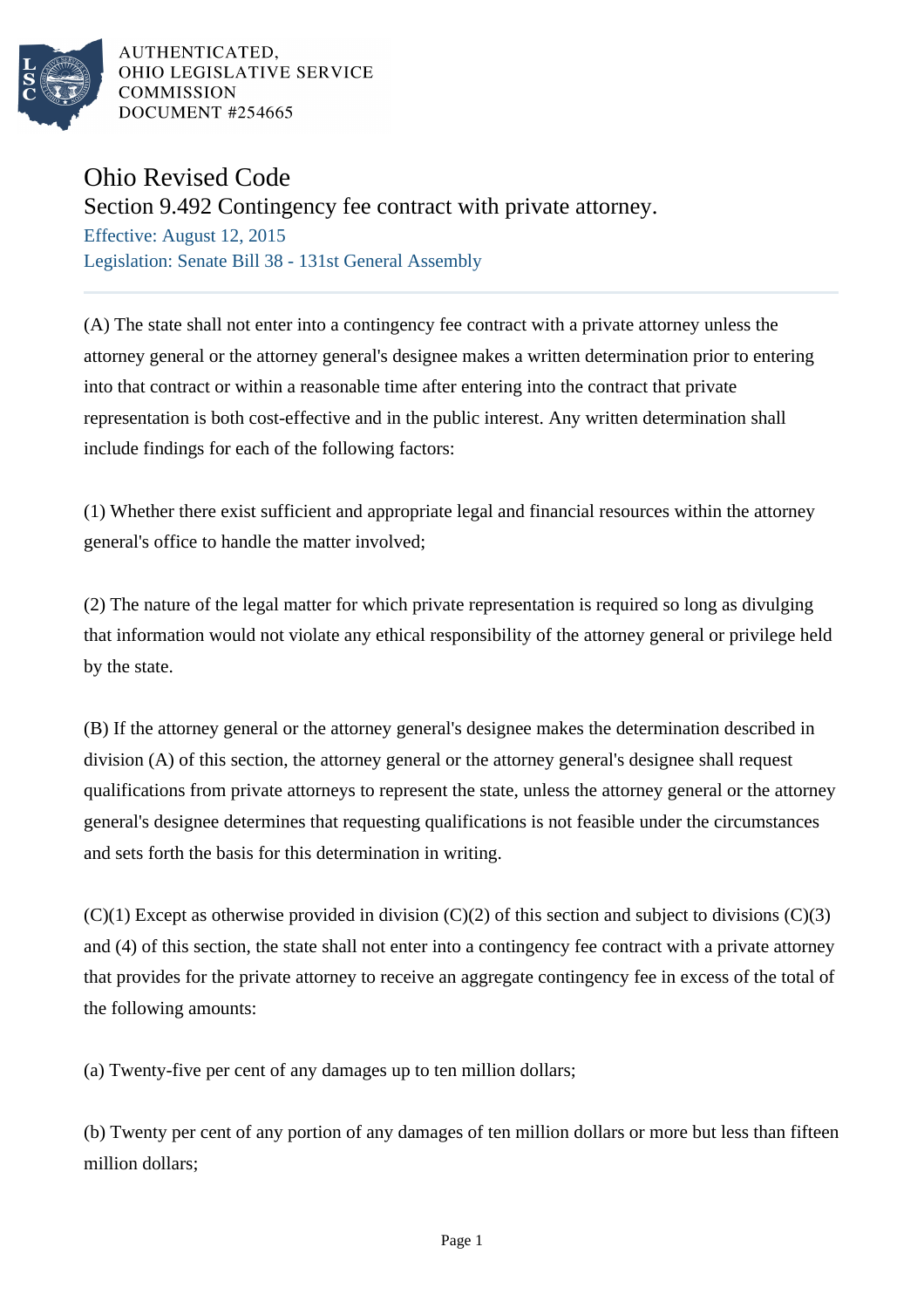

AUTHENTICATED. OHIO LEGISLATIVE SERVICE **COMMISSION** DOCUMENT #254665

(c) Fifteen per cent of any portion of any damages of fifteen million dollars or more but less than twenty million dollars;

(d) Ten per cent of any portion of any damages of twenty million dollars or more but less than twenty-five million dollars;

(e) Five per cent of any portion of any damages of twenty-five million dollars or more.

(2) Except as provided in division (D) of this section with respect to security class actions, the aggregate contingency fee under division (C)(1) of this section, exclusive of reasonable costs and expenses, shall not exceed fifty million dollars, regardless of the number of lawsuits filed or the number of private attorneys retained to achieve the recovery, unless the contract expressly authorizes a contingency fee in excess of fifty million dollars. The attorney general shall not enter into a contract authorizing a contingency fee in excess of fifty million dollars without the approval of the controlling board.

(3) A contingency fee in a contingency fee contract under division  $(C)(1)$  of this section shall not be based on penalties or civil fines awarded or on any amounts attributable to penalties or civil fines.

(4) The amount of a contingency fee paid to a private attorney under a contingency fee contract between the state and the private attorney shall be the percentage of the amount of damages actually recovered by the state to which the private attorney is entitled under division  $(C)(1)$  of this section.

(D) In any contingency fee contract covering a securities class action in which this state is appointed as lead plaintiff pursuant to section 27(a)(3)(B)(i) of the "Securities Act of 1933," 15 U.S.C. 77z- $1(a)(3)(B)(i)$  or section  $21D(a)(3)(B)(i)$  of the "Securities Exchange Act of 1934," 15 U.S.C. 78u- $4(a)(3)(B)(i)$  or in which any state is a class representative, division  $(C)(2)$  of this section applies only with respect to the state's share of any judgment, settlement amount, or common fund and does not apply to the amount of attorney's fees that may be awarded to a private attorney for representing other members of a class certified pursuant to Rule 23 of the Federal Rules of Civil Procedure or state class action procedures.